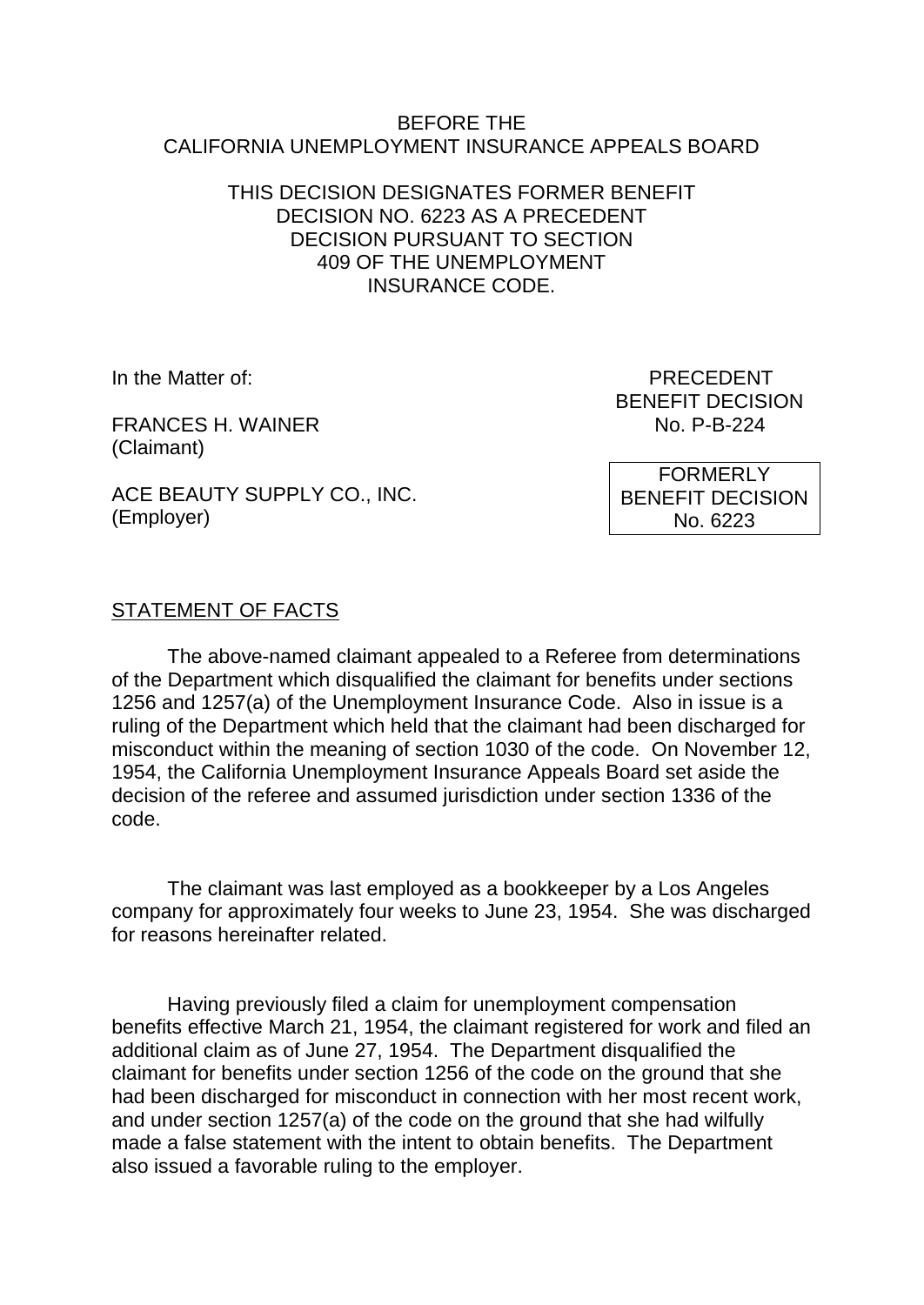The claimant had been referred to the employer by the Department. It was understood that the claimant was to work a five-day, forty-hour week at \$75 per week. When the claimant applied for the position she was asked by the employer whether she was willing to work overtime. She indicated her willingness to do so if it was necessary to keep her work current. Nothing was said about working on Saturdays. Thereafter, at the end of each week, the employer asked the claimant if she would work on Saturday and on each occasion the claimant had a reason for refusing. At the time she was discharged the claimant was informed that she was being terminated because she was not cooperative and her work was not "up to par." The claimant had kept her work current and had worked extra hours assisting a fellow employee. She assumed that her discharge was caused by her failure to work Saturdays. The employer informed a Department representative that the claimant was discharged because she was not capable and that the firm's office force did not work Saturdays with the exception of a machine operator who did so occasionally.

When the claimant filed her additional claim she indicated that she had been "fired as I did not wish to work Saturdays without remuneration." Subsequently, when the claimant returned to the employer's establishment to collect her final pay check the employer asked that she withdraw such statement and offered her an extra day's pay. The claimant refused. Although notified of the time and place of the hearing the employer did not appear.

### REASONS FOR DECISION

Section 1256 of the Unemployment Insurance Code provides for the disqualification of a claimant who has been discharged from his most recent work for reasons constituting misconduct in connection therewith. Considering the employer's statement to the Department we find that the efficient cause of the claimant's discharge was her inability to satisfy the employer's standards in relation to the quality of her work. We have held that mere ineptitude is not misconduct within the meaning of section 1256 of the code (Benefit Decision No. 4825). We reach the same conclusion in this case. It follows that the employer is not entitled to a favorable ruling under section 1032 of the code (Ruling Decision No. 13).

The remaining issue in this matter is whether the claimant made a false statement of a disqualifying nature when filing her additional claim. In our opinion the evidence establishes that the claimant, in all honesty, believed that the true reason for her discharge was her refusal to work Saturdays. In Benefit Decision No. 5904 we stated: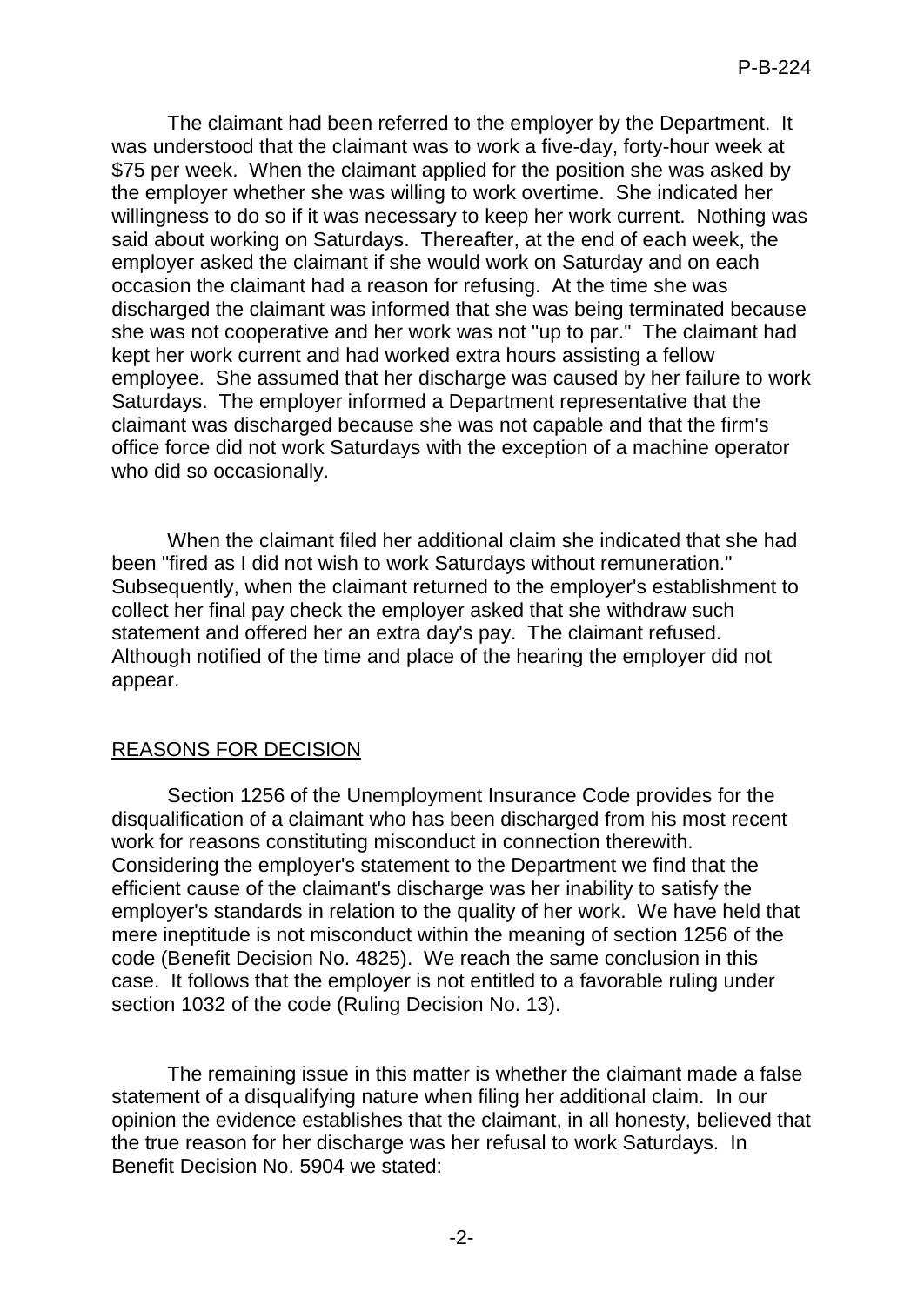"It is also our opinion that neither simple negligence nor innocent mistake can support a charge of wilful omission or commission of an act."

In the same decision we cited Benefit Decision No. 4423 for the principle that a disqualification under section 58(a)(3) of the act (now section 1257(a) of the code) is applicable only if the misrepresentation or failure to report was wilful and made for the purpose of obtaining benefits. We also cited Benefit Decision No. 4707 for the proposition that a claimant is entitled to the presumption that he is innocent of fraud, crime, or wrong in misstating or failing to report the fact in question. Based on these principles we conclude that the claimant herein did not wilfully make a false statement with the intent to obtain benefits within the meaning of section 1257(a) of the code.

### DECISION

The determination and ruling of the Department are reversed. Benefits are payable provided the claimant is otherwise eligible. Any benefits paid to the claimant which are based upon wages earned from the appellant prior to June 23, 1954, are chargeable under section 1032 of the code to the account of the employer herein.

Sacramento, California, January 14, 1955.

# CALIFORNIA UNEMPLOYMENT INSURANCE APPEALS BOARD

MICHAEL B. KUNZ, Chairman

GLENN V. WALLS

EDWARD CAIN